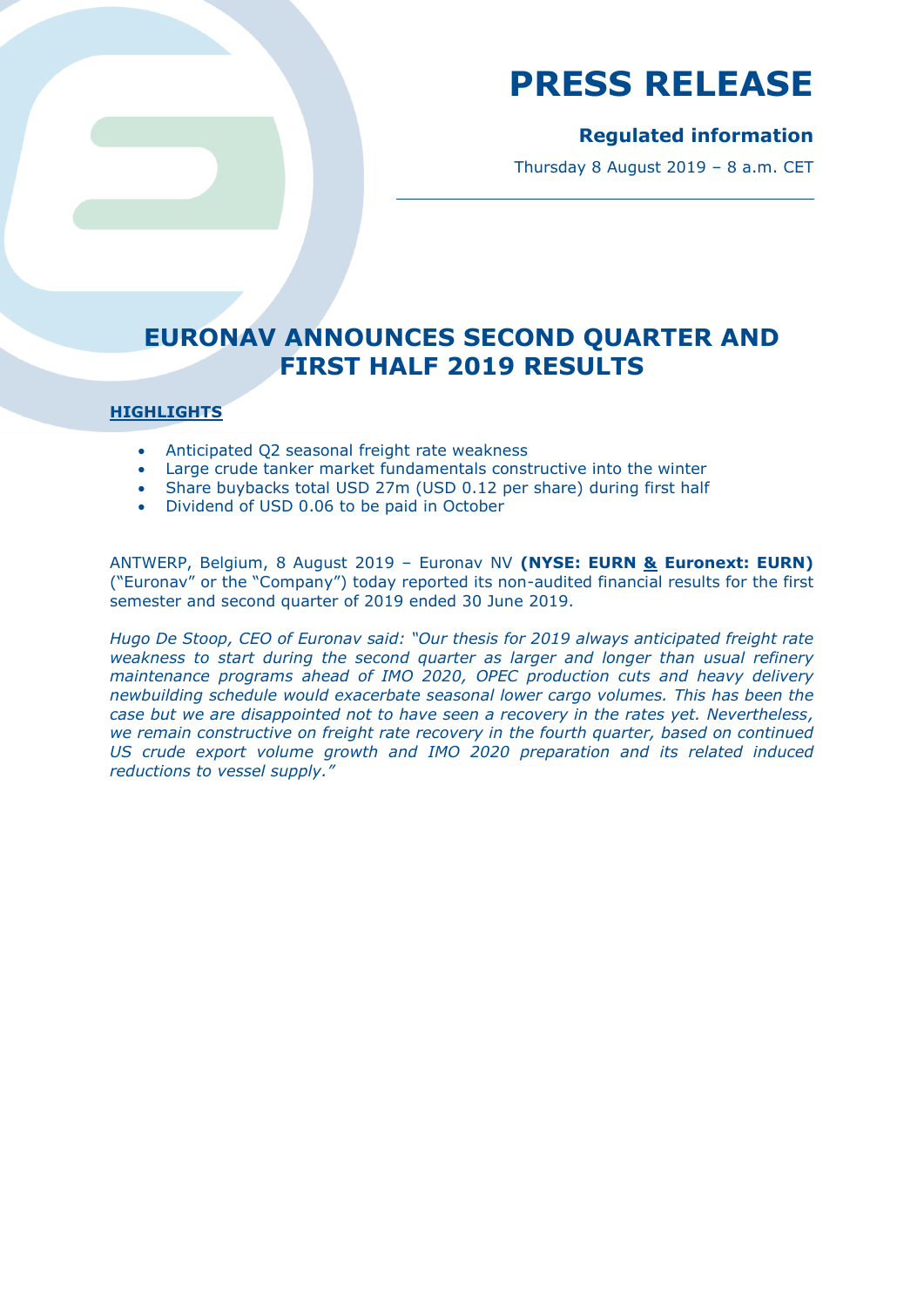## **Regulated information**

Thursday 8 August 2019 – 8 a.m. CET

| The most important key figures (unaudited) are:                                                                                                                                                                                                                                                    |                                                                                |                                                                              |                                                                                 |                                                                                                          |
|----------------------------------------------------------------------------------------------------------------------------------------------------------------------------------------------------------------------------------------------------------------------------------------------------|--------------------------------------------------------------------------------|------------------------------------------------------------------------------|---------------------------------------------------------------------------------|----------------------------------------------------------------------------------------------------------|
| (in thousands of USD)                                                                                                                                                                                                                                                                              | <b>First</b><br>quarter<br>2019                                                | <b>Second</b><br>quarter<br>2019                                             | <b>First</b><br>semester<br>2019                                                | <b>First</b><br>semester<br>2018                                                                         |
| Revenue                                                                                                                                                                                                                                                                                            | 232,589                                                                        | 169,347                                                                      | 401,936                                                                         | 202,748                                                                                                  |
| Other operating income                                                                                                                                                                                                                                                                             | 2,039                                                                          | 1,121                                                                        | 3,160                                                                           | 2,133                                                                                                    |
| Voyage expenses and commissions<br>Vessel operating expenses<br>Charter hire expenses<br>General and administrative expenses<br>Net gain (loss) on disposal of tangible assets<br>Depreciation<br>Net finance expenses<br>Bargain purchase<br>Share of profit (loss) of equity accounted investees | (37, 625)<br>(54, 401)<br>(19, 675)<br>(74)<br>(83, 856)<br>(23, 836)<br>3,914 | (36, 876)<br>(52, 974)<br>(16,701)<br>455<br>(84, 685)<br>(23, 540)<br>3,746 | (74, 501)<br>(107, 375)<br>(36, 376)<br>381<br>(168, 541)<br>(47, 376)<br>7,660 | (46, 277)<br>(78, 870)<br>(15, 432)<br>(31, 150)<br>10,175<br>(112, 977)<br>(26, 793)<br>36,280<br>8,420 |
| <b>Result before taxation</b>                                                                                                                                                                                                                                                                      | 19,075                                                                         | (40, 107)                                                                    | (21,032)                                                                        | (51, 743)                                                                                                |
| Tax benefit (expense)                                                                                                                                                                                                                                                                              | 451                                                                            | 1,551                                                                        | 2,002                                                                           | 141                                                                                                      |
| <b>Profit (loss) for the period</b>                                                                                                                                                                                                                                                                | 19,526                                                                         | (38, 556)                                                                    | (19,030)                                                                        | (51,602)                                                                                                 |
| Attributable to:<br>Owners of the company                                                                                                                                                                                                                                                          | 19,526                                                                         | (38, 556)                                                                    | (19,030)                                                                        | (51,602)                                                                                                 |

| The contribution to the result is as follows: |                                 |                                  |                                  |                           |
|-----------------------------------------------|---------------------------------|----------------------------------|----------------------------------|---------------------------|
| (in thousands of USD)                         | <b>First</b><br>quarter<br>2019 | <b>Second</b><br>quarter<br>2019 | <b>First</b><br>semester<br>2019 | First<br>semester<br>2018 |
| <b>Tankers</b>                                | 15,611                          | (42, 301)                        | (26, 690)                        | (60, 026)                 |
| <b>FSO</b>                                    | 3,915                           | 3,745                            | 7,660                            | 8,424                     |
| <b>Result after taxation</b>                  | 19,526                          | (38, 556)                        | (19,030)                         | (51, 602)                 |

| <b>Information per share:</b>               |              |               |              |             |
|---------------------------------------------|--------------|---------------|--------------|-------------|
| (in USD per share)                          | <b>First</b> | <b>Second</b> | <b>First</b> | First       |
|                                             | quarter      | quarter       | semester     | semester    |
|                                             | 2019         | 2019          | 2019         | 2018        |
| Weighted average number of shares (basic) * | 217,447,311  | 216,561,237   | 216,994,426  | 164,550,509 |
| Result after taxation                       | 0.09         | (0.18)        | (0.09)       | (0.31)      |

*\* The number of shares issued on 30 June 2019 is 220,024,713.*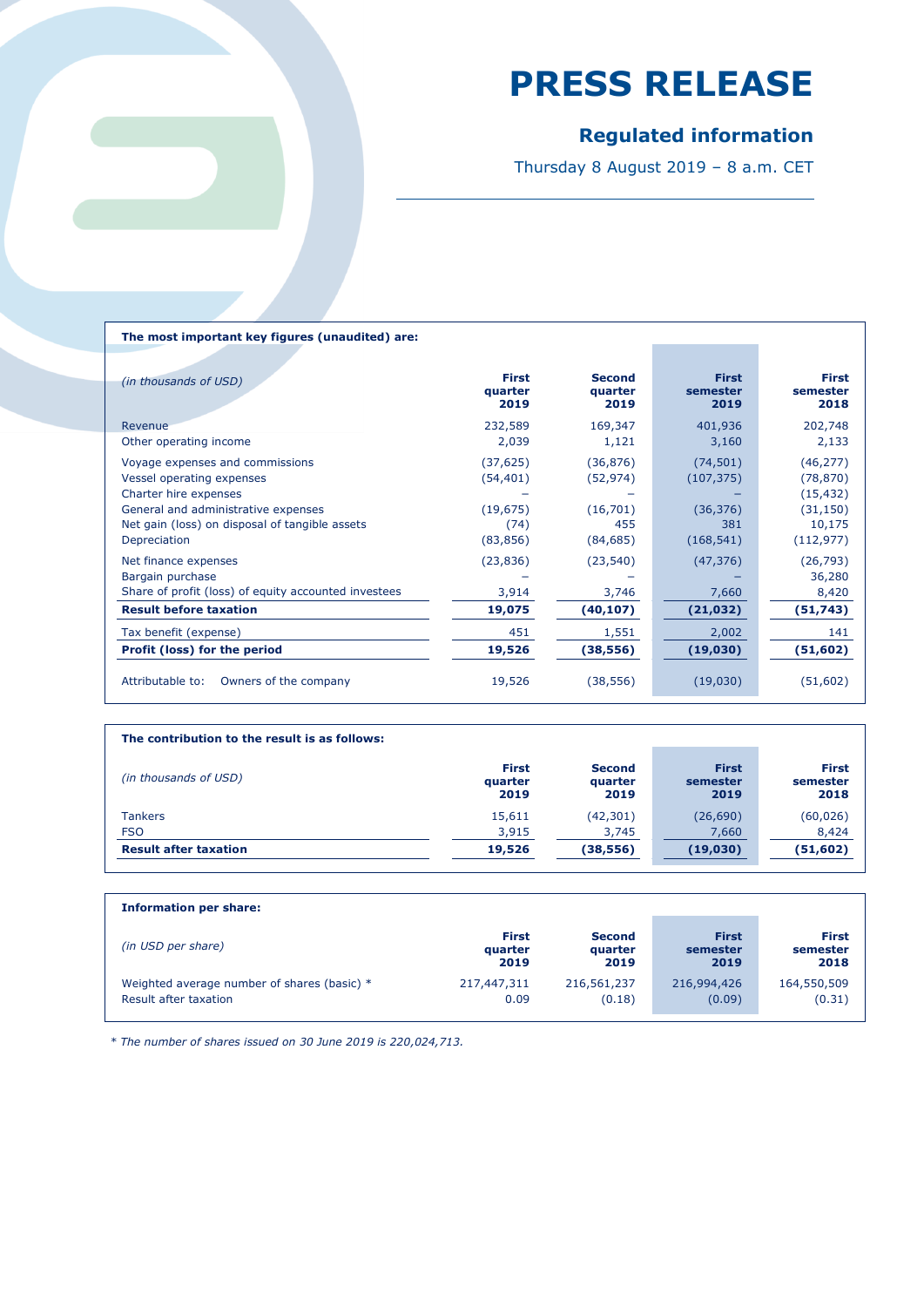## **Regulated information**

Thursday 8 August 2019 – 8 a.m. CET

| <b>EBITDA reconciliation (unaudited):</b>           |                                 |                                  |                                  |                                  |
|-----------------------------------------------------|---------------------------------|----------------------------------|----------------------------------|----------------------------------|
| (in thousands of USD)                               | <b>First</b><br>quarter<br>2019 | <b>Second</b><br>quarter<br>2019 | <b>First</b><br>semester<br>2019 | <b>First</b><br>semester<br>2018 |
| Profit (loss) for the period                        | 19,526                          | (38, 556)                        | (19,030)                         | (51, 602)                        |
| + Net interest expenses                             | 21,033                          | 20,379                           | 41,412                           | 26,197                           |
| + Depreciation of tangible and intangible assets    | 83,856                          | 84,685                           | 168,541                          | 112,977                          |
| + Income tax expense (benefit)                      | (451)                           | (1, 551)                         | (2,002)                          | (141)                            |
| <b>EBITDA</b> (unaudited)                           | 123,964                         | 64,957                           | 188,921                          | 87,431                           |
| + Net interest expenses JV                          | 1.191                           | 1,146                            | 2,337                            | 970                              |
| + Depreciation of tangible and intangible assets JV | 4,456                           | 4,505                            | 8,961                            | 8,961                            |
| + Income tax expense (benefit) JV                   | 436                             | 368                              | 804                              | 854                              |
| <b>Proportionate EBITDA</b>                         | 130,047                         | 70,976                           | 201,023                          | 98,216                           |

| <b>Proportionate EBITDA per share:</b>    |              |               |              |             |
|-------------------------------------------|--------------|---------------|--------------|-------------|
| (in USD per share)                        | <b>First</b> | <b>Second</b> | <b>First</b> | First       |
|                                           | quarter      | quarter       | semester     | semester    |
|                                           | 2019         | 2019          | 2019         | 2018        |
| Weighted average number of shares (basic) | 217,447,311  | 216,561,237   | 216,994,426  | 164,550,509 |
| Proportionate EBITDA                      | 0.60         | 0.33          | 0.60         | 0.60        |

*All figures, except for the EBITDA and the Proportionate EBITDA, have been prepared under IFRS as adopted by the EU (International Financial Reporting Standards) and have not been audited nor reviewed by the statutory auditor.*

For the first half of 2019, the Company had a net loss of USD 19.0 million or USD 0.09 per share (first half of 2018: a net loss of USD 51.6 million or USD 0.31 per share). Proportionate EBITDA (a non-IFRS measure) for the same period was USD 201.0 million (first half of 2018: USD 98.2 million).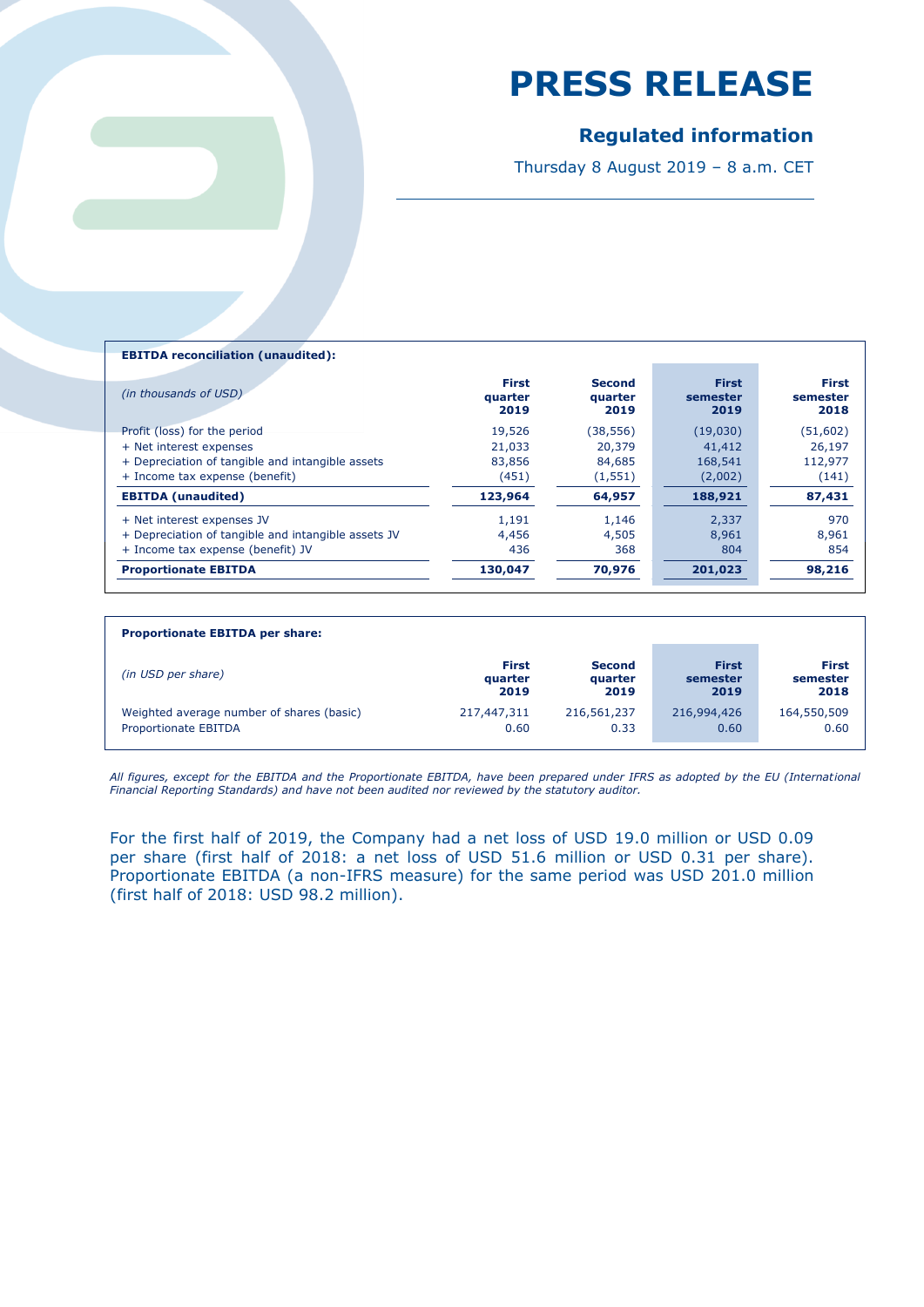## **Regulated information**

Thursday 8 August 2019 – 8 a.m. CET

The average daily time charter equivalent rates (TCE, a non IFRS-measure) can be summarized as follows:

| In USD per day                          | <b>Second quarter</b><br>2019 | <b>Second</b><br>quarter 2018 | <b>First</b><br><b>Semester</b><br>2019 | <b>First</b><br><b>Semester</b><br>2018 |
|-----------------------------------------|-------------------------------|-------------------------------|-----------------------------------------|-----------------------------------------|
| <b>VLCC</b>                             |                               |                               |                                         |                                         |
| spot rate (in TI<br>Average<br>$pool)*$ | 23,218                        | 16,751                        | 29,150                                  | 17,467                                  |
| time<br>charter<br>Average<br>rate**    | 27,165                        | 34,976                        | 22,534                                  | 34,410                                  |
| <b>SUEZMAX</b>                          |                               |                               |                                         |                                         |
| Average spot rate***                    | 17,217                        | 12,883                        | 22,220                                  | 13,334                                  |
| charter<br>time<br>Average<br>rate**    | 30,375                        | 20,882                        | 31,521                                  | 23,218                                  |

*\*Euronav owned ships in TI Pool (excluding technical offhire days) \*\*Including profit share where applicable*

*\*\*\* Excluding technical offhire days*

#### **EURONAV TANKER FLEET, FINANCING AND ENVIRONMENTAL INITIATIVE**

On 5 August 2019 Euronav delivered its oldest vessel, the VLCC *VK Eddie* (2005 – 305,261 dwt) to her new owners. The vessel will be converted into an FPSO and therefore leave the worldwide trading fleet. A capital gain on the sale of approximately USD 14.4 million will be recorded during the current quarter.

On 14 June 2019 Euronav Luxembourg S.A., a wholly owned subsidiary of Euronav NV successfully completed a tap issue of USD 50 million under its existing senior unsecured bonds (ISIN NO0010793888). The bonds are guaranteed by Euronav NV, mature in May 2022 and carry a coupon of 7.50%. The tap issue was priced at 101% of par value. The outstanding amount after the tap issue will be USD 200 million.

On 18 June 2019 under the auspices of the Global Maritime Forum, Euronav was announced as a founding supporter of the Poseidon Principles, a global framework for assessing and disclosing the climate alignment of financial institutions' shipping portfolios. The Poseidon Principles establish a common baseline to quantitatively assess and disclose whether financial institutions' lending portfolios are in line with adopted climate goals.

For further details on the launch of the initiative see the following link: [www.poseidonprinciples.org/news/citi-societe-generale-dnb-and-other-leading](http://www.poseidonprinciples.org/news/citi-societe-generale-dnb-and-other-leading-international-banks-promote-greener-global-shipping-through-new-principles)[international-banks-promote-greener-global-shipping-through-new-principles](http://www.poseidonprinciples.org/news/citi-societe-generale-dnb-and-other-leading-international-banks-promote-greener-global-shipping-through-new-principles)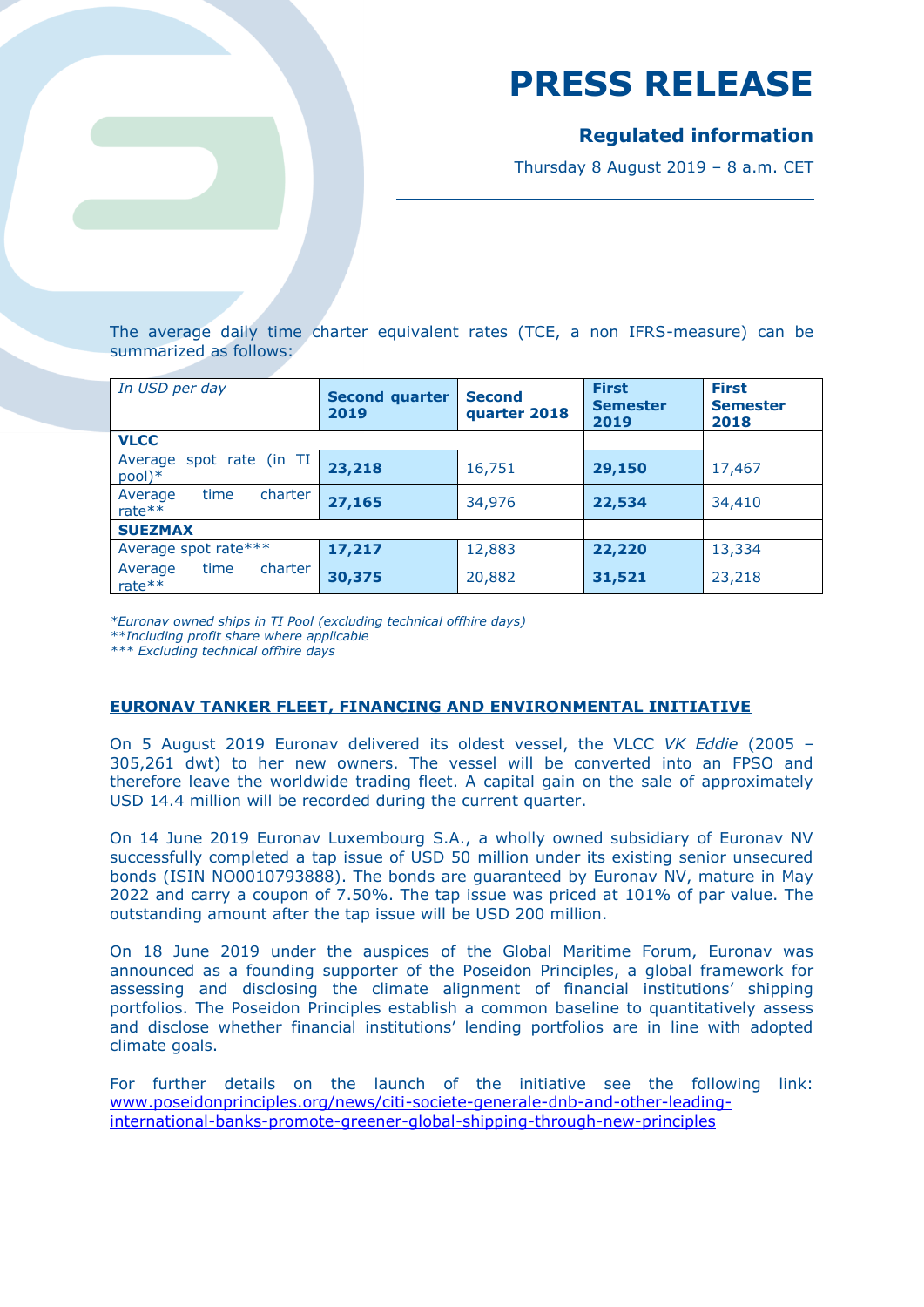## **Regulated information**

Thursday 8 August 2019 – 8 a.m. CET

### **CAPITAL ALLOCATION**

As part of its capital allocation strategy, Euronav has the option of buying its own shares back should the Board and Management believe that there is a substantial value disconnect between the share price and the real value of the Company. This return of capital is in addition to the fixed dividend of USD 0.12 per share paid each year.

The table below provides an overview of the share purchases which the Company did in the fourth quarter of 2018 and the first half of 2019.

|              | <b>Total</b><br>number of shares<br>repurchased | Average price paid per<br>share (EUR) | <b>Average price paid</b><br>per share (USD) |
|--------------|-------------------------------------------------|---------------------------------------|----------------------------------------------|
| Q4 2018      | 545,486                                         | 7.27                                  | 8.31                                         |
| Q1 2019      | 2,132,643                                       | 7.75                                  | 8.75                                         |
| Q2 2019      | 1,155,024                                       | 7.92                                  | 8.95                                         |
| <b>Total</b> | 3,833,153                                       | 7.73                                  | 8.76                                         |

The above table shows that, over the past three quarters, Euronav has returned USD 31 million from share buy backs equivalent to USD 0.14 per share in addition to its fixed annual dividend policy of USD 0.12 per share.

Euronav may continue to buy back its own shares opportunistically. The extent to which it does and the timing of these purchases, will depend upon a variety of factors, including market conditions, regulatory requirements and other corporate considerations.

The Company retained around USD 858 million of liquidity as at the end of June 2019.

#### **DIVIDEND FIRST HALF 2019**

Management will propose to the board of Euronav to pay a cash dividend of USD 0.06 per share in early October. This payment is part of Euronav's minimum fixed dividend policy of USD 0.12 per year. The share will trade ex-dividend as from 26 September 2019 (record date 27 September 2019). The dividend to holders of Euronav shares listed and tradeable on Euronext Brussels will be paid in EUR at the USD/EUR exchange rate of the record date.

#### **IMO 2020 PREPARATION**

The switch required from 3.5% to 0.5% Sulphur content in the fuel employed by the majority of shipping companies is one of the most impactful pieces of regulation that shipping has had to embrace and adopt. Euronav's detailed plans and preparations are well advanced for this new environment starting January 2020.

Euronav looks forward to providing more specific details on our IMO 2020 preparations and our outlook for the introduction and impact of this important regulatory change via a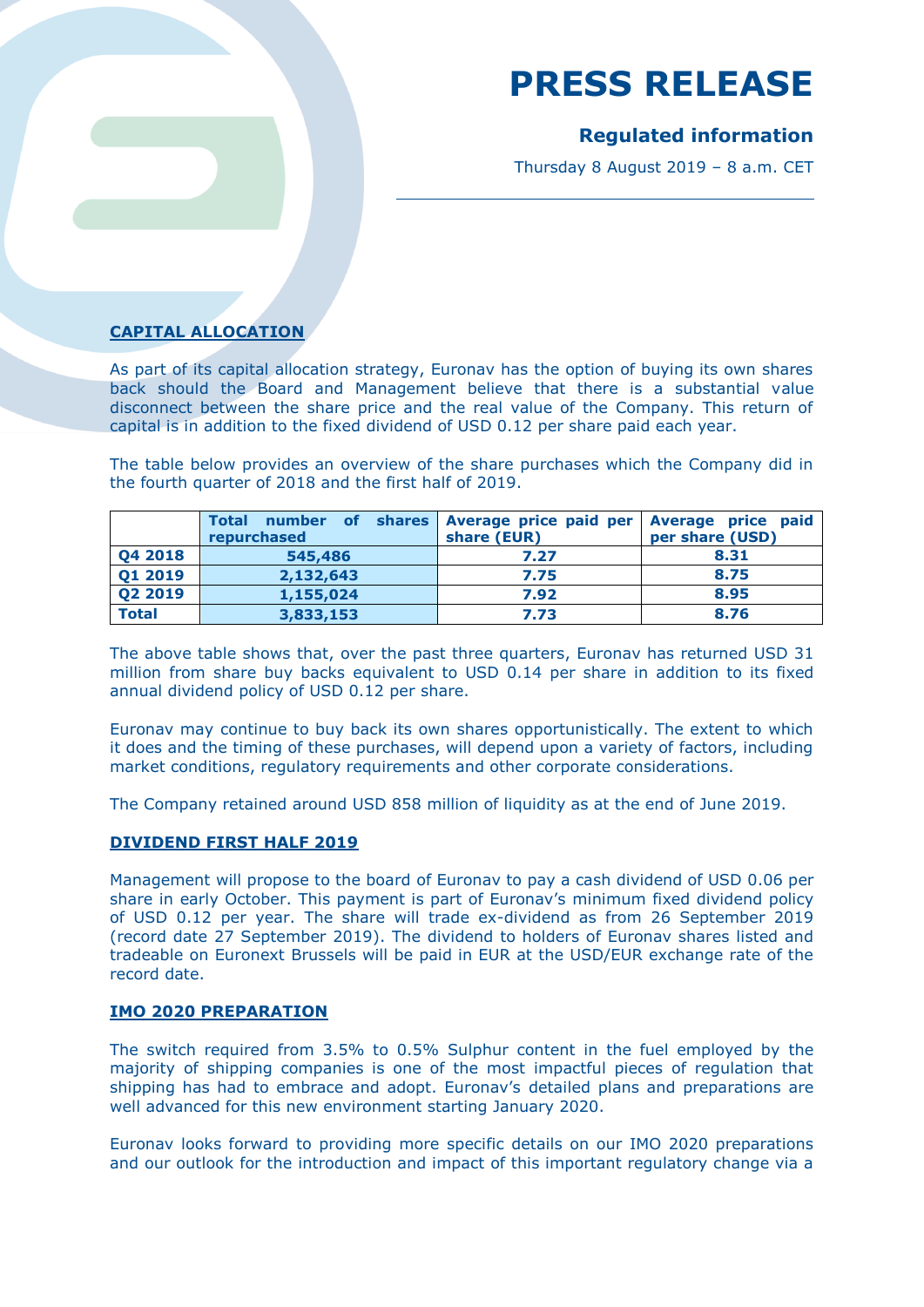## **Regulated information**

Thursday 8 August 2019 – 8 a.m. CET

webinar and presentation on 5 September 2019. More details on accessing this webinar will be given nearer the time.

#### **TANKER MARKET**

Vessel supply is arguably the most important factor driving the tanker sector. The restraint in ordering of large crude tankers (VLCC and Suezmax) since the start of the year is welcomed and is encouraging. Since early January only one VLCC order has been confirmed with the rolling 12 month order flow for VLCC running at six year lows.

We believe that the uncertainty around future propulsion systems and the fuel they require in line with the long term greenhouse gas (GHG) reduction set by the IMO for 2050 should contribute to further ordering restraint.

Demand forecasts have weakened modestly over 2019 with the three core agencies (IEA, EIA and OPEC) cutting 2019 demand growth forecasts from 1.4m bpd to 1.2m bpd. It should be noted that this remains above the long term trend growth average of 1.1m bpd (since 1990). Asset values continued to improve primarily in the second hand market where prices for 5 and 10 year old VLCC and Suezmaxes are back at Q1 2016 levels.

Clearly the decision by OPEC to extend their self-imposed production cuts of 1.2m bpd to the end of Q1 2020 provides a challenging background for the wider tanker market. At the same time, US crude exports have continued to offset this negative trend with Q2 posting another quarterly record high volume of oil exported from the US.

The recent attacks on crude tanker tonnage in June and July in the Arabian Gulf have naturally led to instability and increasing risks in the region and Euronav has along with most of our peers taken precautionary actions in order to protect our staff whose safety remains our priority.

#### **OUTLOOK**

Our earnings report in April highlighted that the resilient Q1 freight market experienced would give way to some weakness during the second quarter. This has proved to be the case. Refinery maintenance (longer and deeper than anticipated), front end loaded vessel supply (70% of VLCC equivalents due for calendar 2019 delivery were on the water by June) and maintained OPEC production cuts all contributed to downward pressure on freight rates over the past three months and at the start of Q3 which is disappointing as we anticipated a rate recovery earlier.

However, prospects give encouragement for Q4, refinery production is anticipated to return to higher levels for this period ahead of IMO 2020's introduction in January next year. US crude export growth continues and the recent mark of 3.9m bpd in June reflects that infrastructure bottlenecks are being overcome. Finally, the disruptions around the preparation for IMO 2020 and in particular from VLCC/Suezmax vessels voluntarily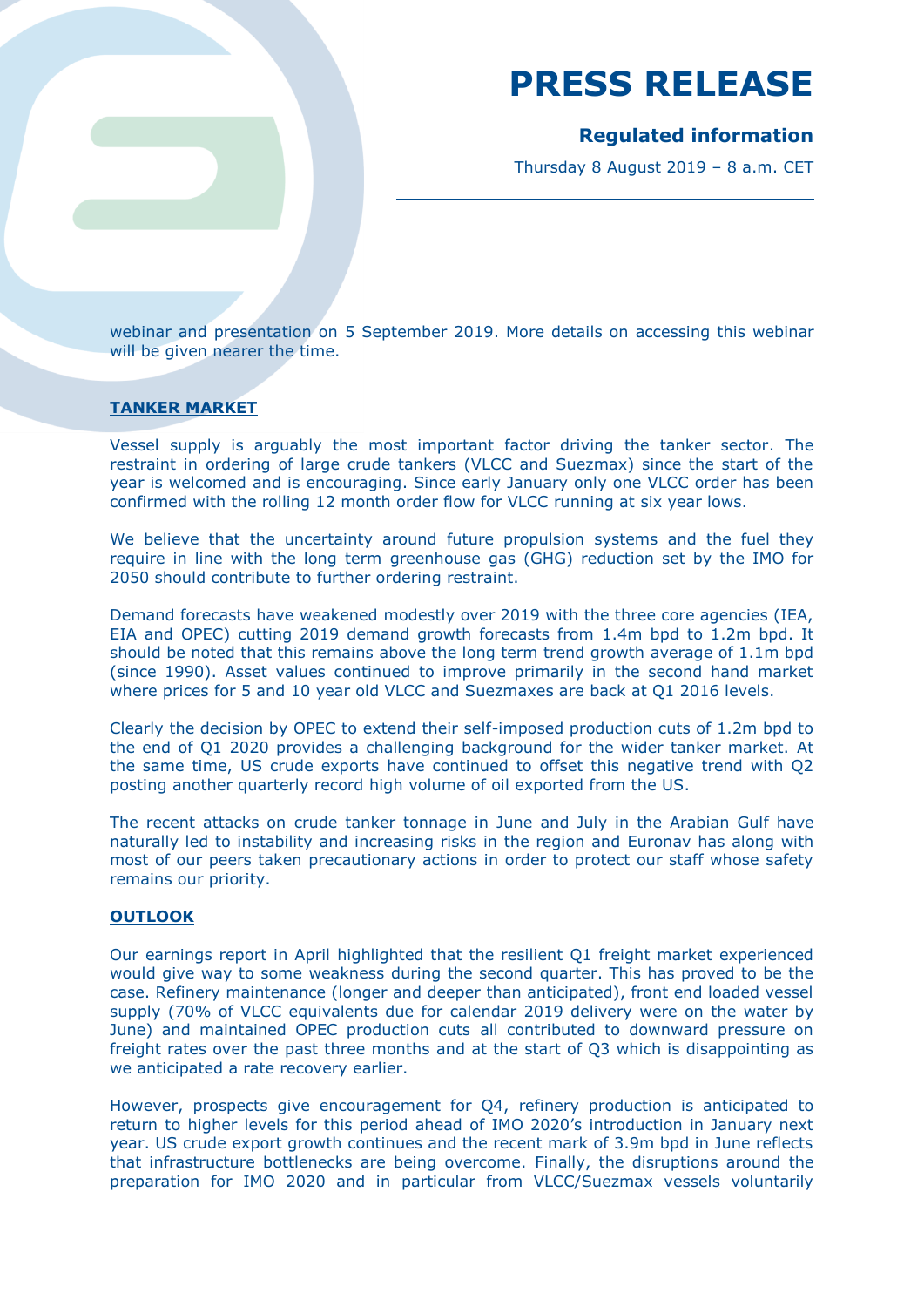### **Regulated information**

Thursday 8 August 2019 – 8 a.m. CET

exiting the trading fleet in order to retrofit scrubbers should reduce vessel supply during a period of seasonal demand strength.

So far in the third quarter of 2019, the Euronav VLCC fleet operated in the Tankers International Pool has earned about USD 20,600 per day and 65% of the available days have been fixed. Euronav's Suezmax fleet trading on the spot market has earned about USD 15,800 per day on average with 58% of the available days fixed.

#### **CONFERENCE CALL**

Euronav will host a conference call today at 8 a.m. EDT / 2 p.m. CET today to discuss the results for the first half and second quarter 2019.

The call will be a webcast with an accompanying slideshow. You can find details of this conference call below and on the "Investor Relations" page of the Euronav website at [http://investors.euronav.com.](http://investors.euronav.com/)

| $\parallel$ Webcast Information |                                                                  |  |  |  |  |
|---------------------------------|------------------------------------------------------------------|--|--|--|--|
| Event Type:                     | Audio webcast with user-controlled slide presentation            |  |  |  |  |
| Event Date:                     | 8 August 2019                                                    |  |  |  |  |
| <b>Event Time:</b>              | 8 a.m. EDT / 2 p.m. CET                                          |  |  |  |  |
| <b>Event Title:</b>             | "Q2 2019 Earnings Conference Call"                               |  |  |  |  |
| <b>Event Site/URL:</b>          | https://services.choruscall.com/links/euronav190808qyQf2mX3.html |  |  |  |  |

Telephone participants may avoid any delays by pre-registering for the call using the following link to receive a special dial-in number and PIN conference call registration link: http://dpregister.com/10133430. Pre-registration fields of information to be gathered: name, company, email.

Telephone participants located in the U.S. who are unable to pre-register may dial in to +1-877-328-5501 on the day of the call. Others may use the international dial-in number +1-412-317-5471.

A replay of the call will be available until 15 August 2019, beginning at 9 a.m. EDT / 3 p.m. CET on 8 August 2019. Telephone participants located in the U.S. can dial +1-877- 344-7529. Others can dial +1-412-317-0088. Please reference the conference number 10133430.

> \* \* \*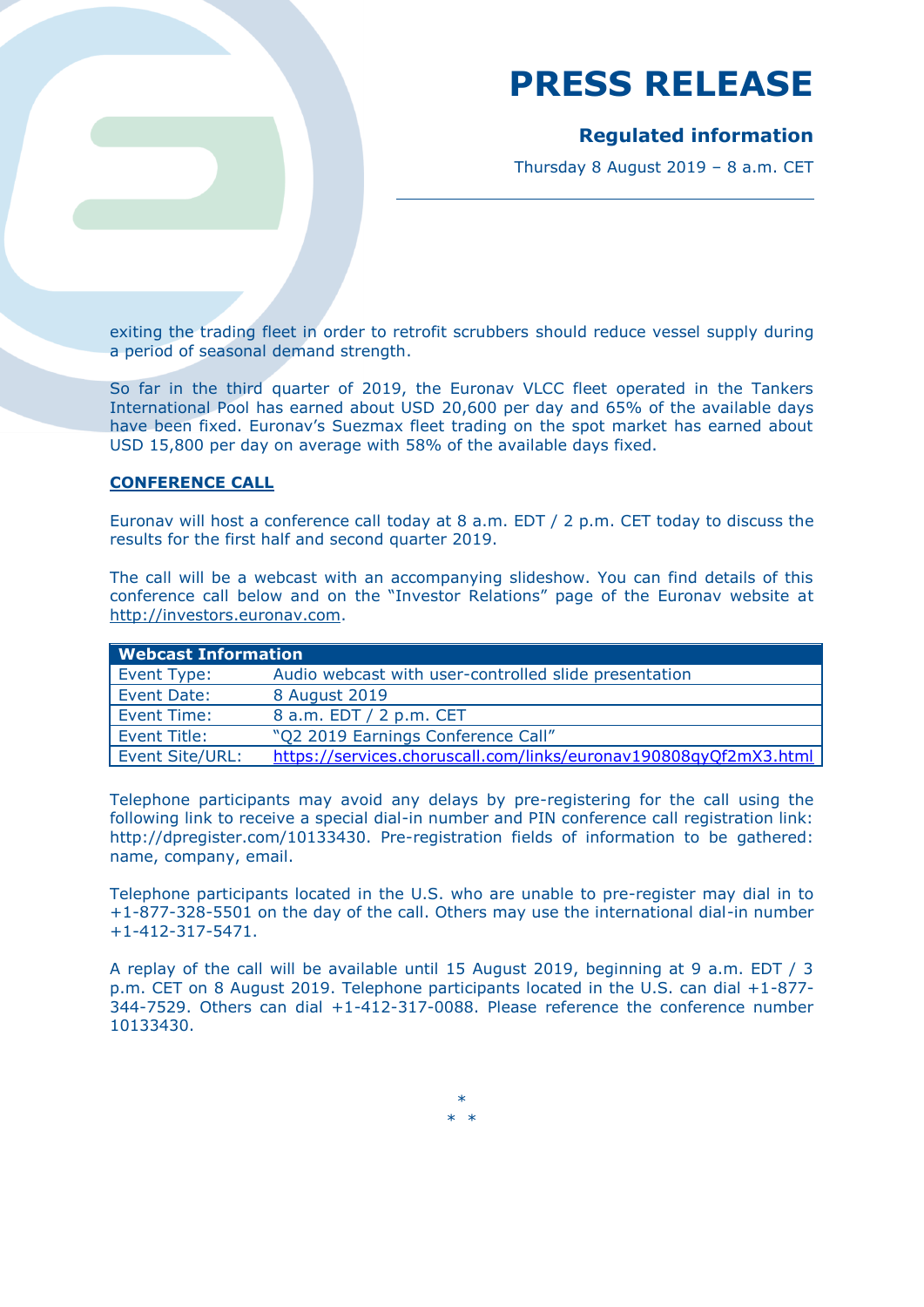### **Regulated information**

Thursday 8 August 2019 – 8 a.m. CET

### **Forward-Looking Statements**

Matters discussed in this press release may constitute forward-looking statements. The Private Securities Litigation Reform Act of 1995 provides safe harbor protections for forward-looking statements in order to encourage companies to provide prospective information about their business. Forward-looking statements include statements concerning plans, objectives, goals, strategies, future events or performance, and underlying assumptions and other statements, which are other than statements of historical facts. The Company desires to take advantage of the safe harbor provisions of the Private Securities Litigation Reform Act of 1995 and is including this cautionary statement in connection with this safe harbor legislation. The words "believe", "anticipate", "intends", "estimate", "forecast", "project", "plan", "potential", "may", "should", "expect", "pending" and similar expressions identify forward-looking statements.

The forward-looking statements in this press release are based upon various assumptions, many of which are based, in turn, upon further assumptions, including without limitation, our management's examination of historical operating trends, data contained in our records and other data available from third parties. Although we believe that these assumptions were reasonable when made, because these assumptions are inherently subject to significant uncertainties and contingencies which are difficult or impossible to predict and are beyond our control, we cannot assure you that we will achieve or accomplish these expectations, beliefs or projections.

In addition to these important factors, other important factors that, in our view, could cause actual results to differ materially from those discussed in the forward-looking statements include the failure of counterparties to fully perform their contracts with us, the strength of world economies and currencies, general market conditions, including fluctuations in charter rates and vessel values, changes in demand for tanker vessel capacity, changes in our operating expenses, including bunker prices, dry-docking and insurance costs, the market for our vessels, availability of financing and refinancing, charter counterparty performance, ability to obtain financing and comply with covenants in such financing arrangements, changes in governmental rules and regulations or actions taken by regulatory authorities, potential liability from pending or future litigation, general domestic and international political conditions, potential disruption of shipping routes due to accidents or political events, vessels breakdowns and instances of off-hires and other factors. Please see our filings with the United States Securities and Exchange Commission for a more complete discussion of these and other risks and uncertainties.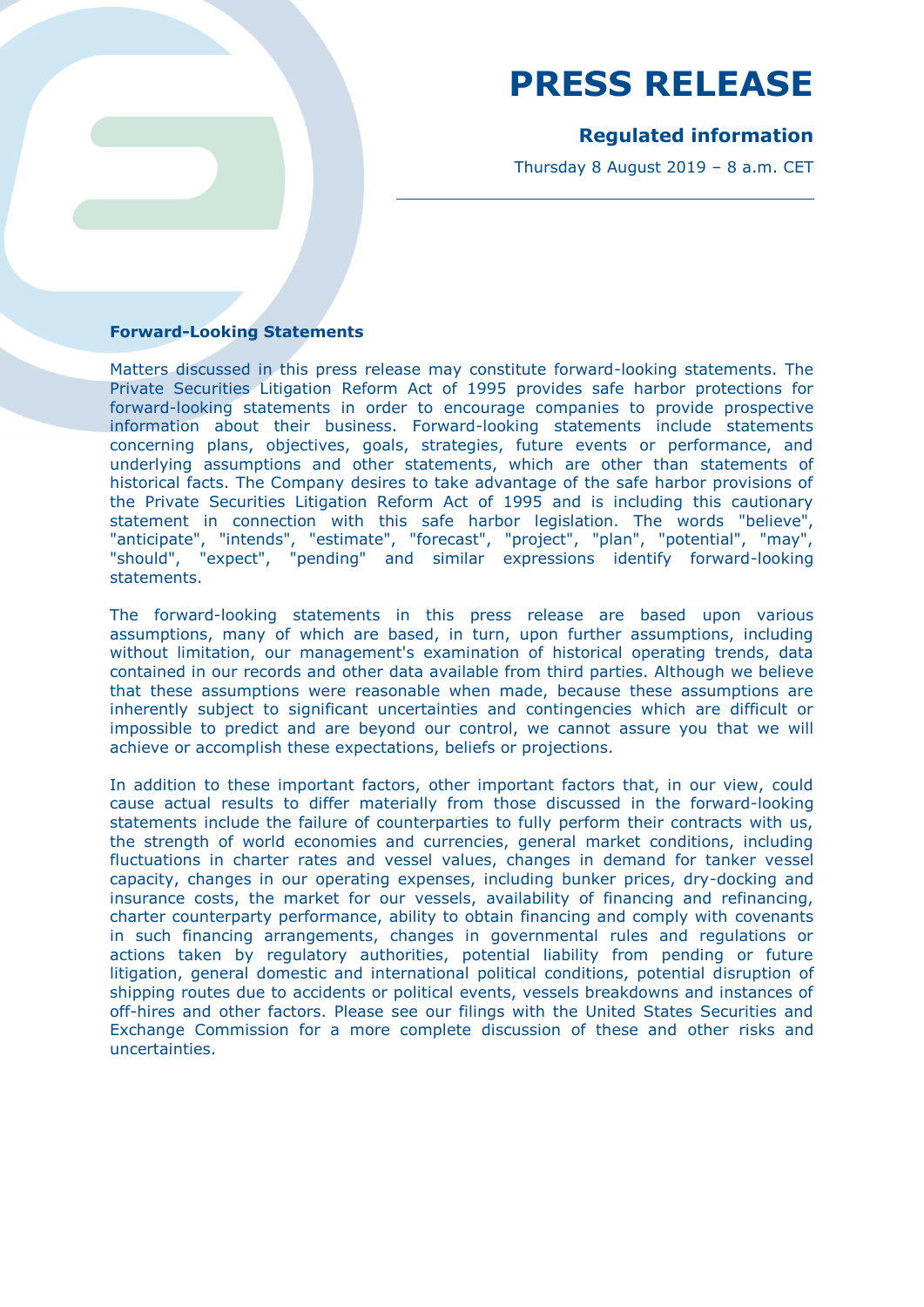### **Regulated information**

Thursday 8 August 2019 – 8 a.m. CET

Contact: Mr. Brian Gallagher – Head of IR and Executive Committee member **Tel: +44 20 7870 0436 Email: [IR@euronav.com](mailto:IR@euronav.com)**

#### **Announcement of Q3 2019 results: Tuesday 29 October 2019**

#### **About Euronav**

Euronav is an independent tanker company engaged in the ocean transportation and storage of crude oil. The Company is headquartered in Antwerp, Belgium, and has offices throughout Europe and Asia. Euronav is listed on Euronext Brussels and on the NYSE under the symbol EURN. Euronav employs its fleet both on the spot and period market. VLCCs on the spot market are traded in the Tankers International pool of which Euronav is one of the major partners. Euronav's owned and operated fleet consists of 2 ULCCs, 42 VLCCs, 25 Suezmaxes and 2 FSO vessels (both owned in 50%-50% joint venture).

*Regulated information within the meaning of the Royal Decree of 14 November 2007*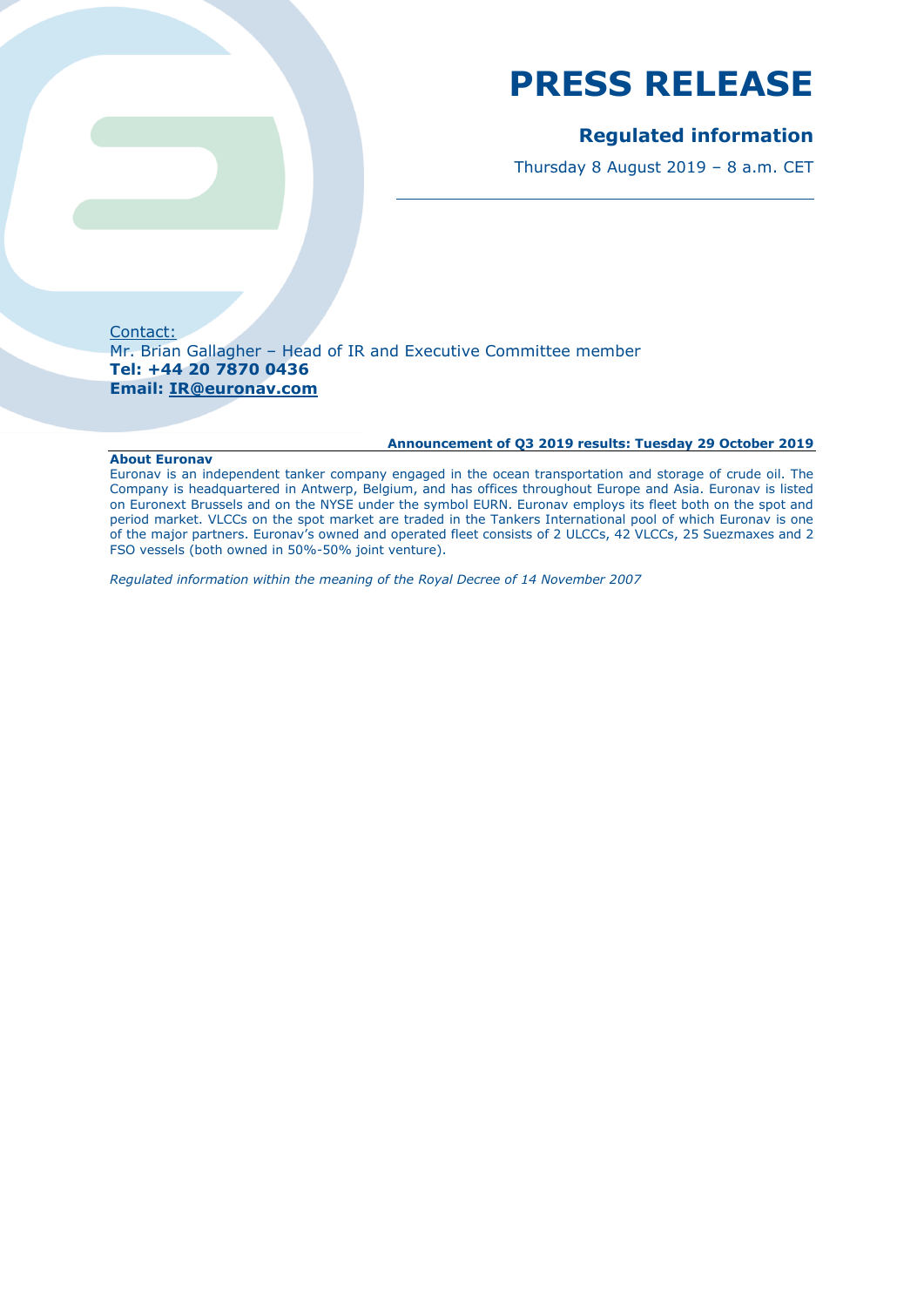

#### **Condensed consolidated statement of financial position (unaudited)**

*(in thousands of USD)*

|                                                     | June 30, 2019  | December 31, 2018 * |
|-----------------------------------------------------|----------------|---------------------|
| <b>ASSETS</b>                                       |                |                     |
| <b>Non-current assets</b>                           |                |                     |
| <b>Vessels</b>                                      | 3,340,837      | 3,520,067           |
| Other tangible assets                               | 75,550         | 1,943               |
| Intangible assets                                   | 49             | 105                 |
| Receivables                                         | 38,275         | 38,658              |
| Investments in equity accounted investees           | 40,457         | 43,182              |
| Deferred tax assets                                 | 4,259          | 2,255               |
| <b>Total non-current assets</b>                     | 3,499,427      | 3,606,210           |
| <b>Current assets</b>                               |                |                     |
| <b>Bunker inventory</b>                             | 146,181        |                     |
| Non-current assets held for sale                    | 23,212         | 42,000              |
| Trade and other receivables                         | 243,372        | 305,726             |
| Current tax assets                                  | 213            | 282                 |
| Cash and cash equivalents                           | 203,636        | 173,133             |
|                                                     |                |                     |
| <b>Total current assets</b>                         | 616,614        | 521,141             |
| <b>TOTAL ASSETS</b>                                 | 4,116,041      | 4,127,351           |
|                                                     |                |                     |
| <b>EQUITY and LIABILITIES</b>                       |                |                     |
| <b>Equity</b>                                       |                |                     |
| Share capital                                       | 239,148        | 239,148             |
| Share premium                                       | 1,702,549      | 1,702,549           |
| <b>Translation reserve</b>                          | 376            | 411                 |
| Hedging reserve                                     | (7, 791)       | (2,698)             |
| <b>Treasury shares</b>                              | (41, 646)      | (14, 651)           |
| Retained earnings                                   | 302,701        | 335,764             |
| <b>Equity attributable to owners of the Company</b> | 2,195,337      | 2,260,523           |
| <b>Non-current liabilities</b>                      |                |                     |
| <b>Bank loans</b>                                   | 1,249,504      | 1,421,465           |
| <b>Other Notes</b>                                  | 198,264        | 148,166             |
| Lease liabilities                                   | 59,547         |                     |
| Other payables                                      | 3,945          | 1,451               |
| Employee benefits                                   | 4,804          | 4,336               |
| Provisions                                          | 1,591          | 4,288               |
| <b>Total non-current liabilities</b>                | 1,517,655      | 1,579,706           |
|                                                     |                |                     |
| <b>Current liabilities</b>                          |                |                     |
| Trade and other payables<br>Current tax liabilities | 103,199<br>172 | 87,225<br>41        |
| <b>Bank loans</b>                                   | 111,442        | 138,537             |
| Other borrowings                                    | 159,038        | 60,342              |
| Lease liabilities                                   | 28,898         |                     |
| Provisions                                          | 300            | 977                 |
| <b>Total current liabilities</b>                    | 403,049        | 287,122             |
|                                                     |                |                     |
| <b>TOTAL EQUITY and LIABILITIES</b>                 | 4,116,041      | 4,127,351           |

\* The Group has initially applied IFRS 16 at January 1, 2019, using the modified retrospective approach. Under this approach, comparative information is not restated.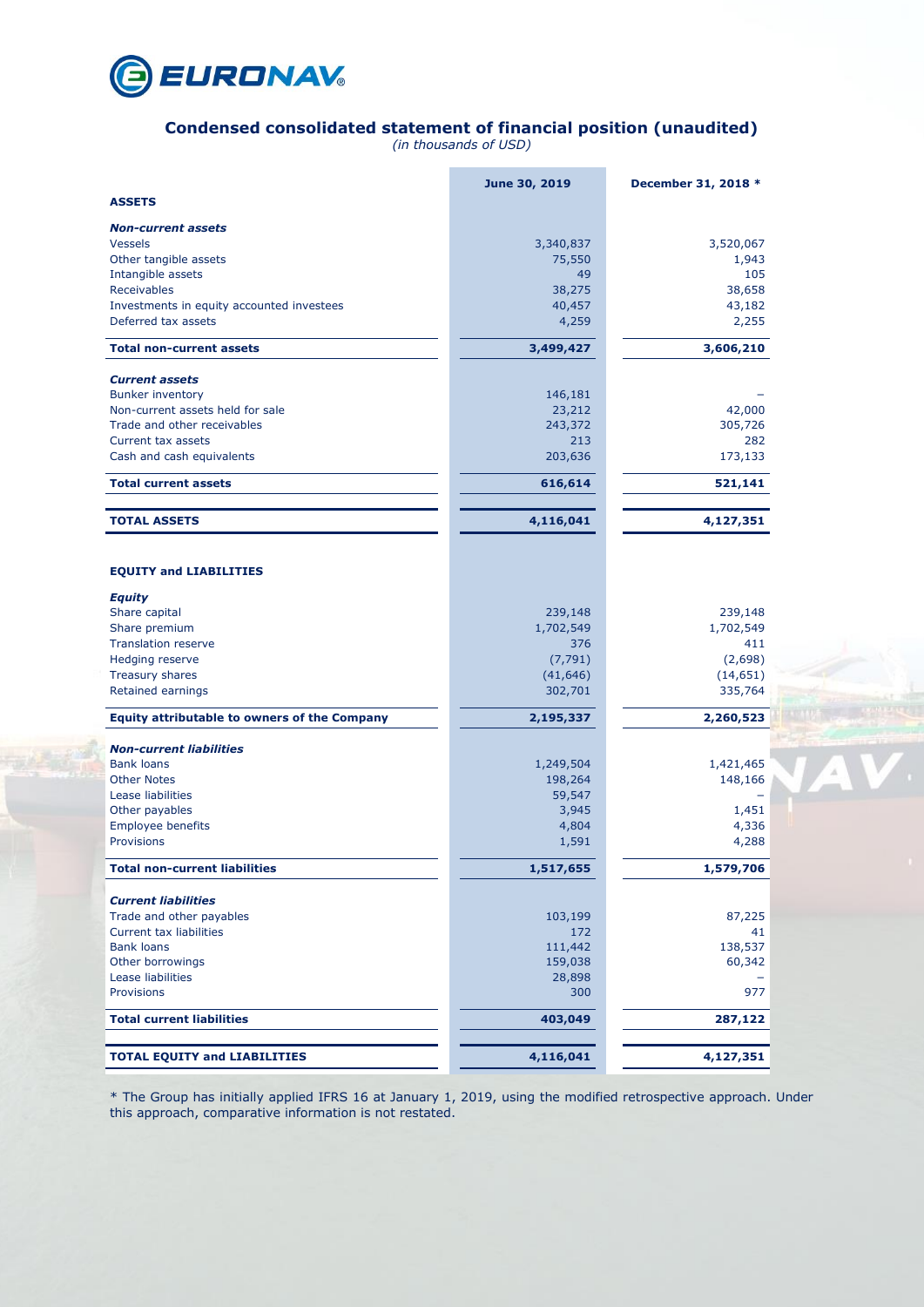

## **Condensed consolidated statement of profit and loss (unaudited)**

*(in thousands of USD except per share amounts)*

|                                                              | 2019                   | $2018*$                |
|--------------------------------------------------------------|------------------------|------------------------|
|                                                              | Jan. 1 - Jun. 30, 2019 | Jan. 1 - Jun. 30, 2018 |
| <b>Shipping income</b>                                       |                        |                        |
| Revenue                                                      | 401,936                | 202,748                |
| Gains on disposal of vessels/other tangible assets           | 455                    | 10,175                 |
| Other operating income                                       | 3,160                  | 2,133                  |
| <b>Total shipping income</b>                                 | 405,551                | 215,056                |
|                                                              |                        |                        |
| <b>Operating expenses</b>                                    |                        |                        |
| Voyage expenses and commissions                              | (74, 501)              | (46, 277)              |
| Vessel operating expenses                                    | (107, 375)             | (78, 870)              |
| Charter hire expenses                                        |                        | (15, 432)              |
| Loss on disposal of vessels/other tangible assets            | (74)                   |                        |
| Depreciation tangible assets                                 | (168, 509)             | (112, 926)             |
| Depreciation intangible assets                               | (32)                   | (51)                   |
| General and administrative expenses                          | (36, 376)              | (31, 150)              |
| <b>Total operating expenses</b>                              | (386, 867)             | (284,706)              |
|                                                              |                        |                        |
| <b>RESULT FROM OPERATING ACTIVITIES</b>                      | 18,684                 | (69, 650)              |
|                                                              |                        |                        |
| Finance income                                               | 15,126                 | 7,185                  |
| Finance expenses                                             | (62, 502)              | (33,978)               |
| <b>Net finance expenses</b>                                  | (47, 376)              | (26, 793)              |
| Bargain purchase                                             |                        | 36,280                 |
| Share of profit (loss) of equity accounted investees (net of | 7,660                  | 8,420                  |
| income tax)                                                  |                        |                        |
|                                                              |                        |                        |
| PROFIT (LOSS) BEFORE INCOME TAX                              | (21, 032)              | (51, 743)              |
| Income tax benefit (expense)                                 | 2,002                  | 141                    |
|                                                              |                        |                        |
| PROFIT (LOSS) FOR THE PERIOD                                 | (19,030)               | (51, 602)              |
|                                                              |                        |                        |
| <b>Attributable to:</b>                                      |                        |                        |
| Owners of the company                                        | (19,030)               | (51,602)               |
| Basic earnings per share                                     | (0.09)                 | (0.31)                 |
| Diluted earnings per share                                   | (0.09)                 | (0.31)                 |
|                                                              |                        |                        |
| Weighted average number of shares (basic)                    | 216,994,426            | 164,550,509            |
| Weighted average number of shares (diluted)                  | 216,994,426            | 164,634,673            |

\* The Group has initially applied IFRS 16 at January 1, 2019, using the modified retrospective approach. Under this approach, comparative information is not restated.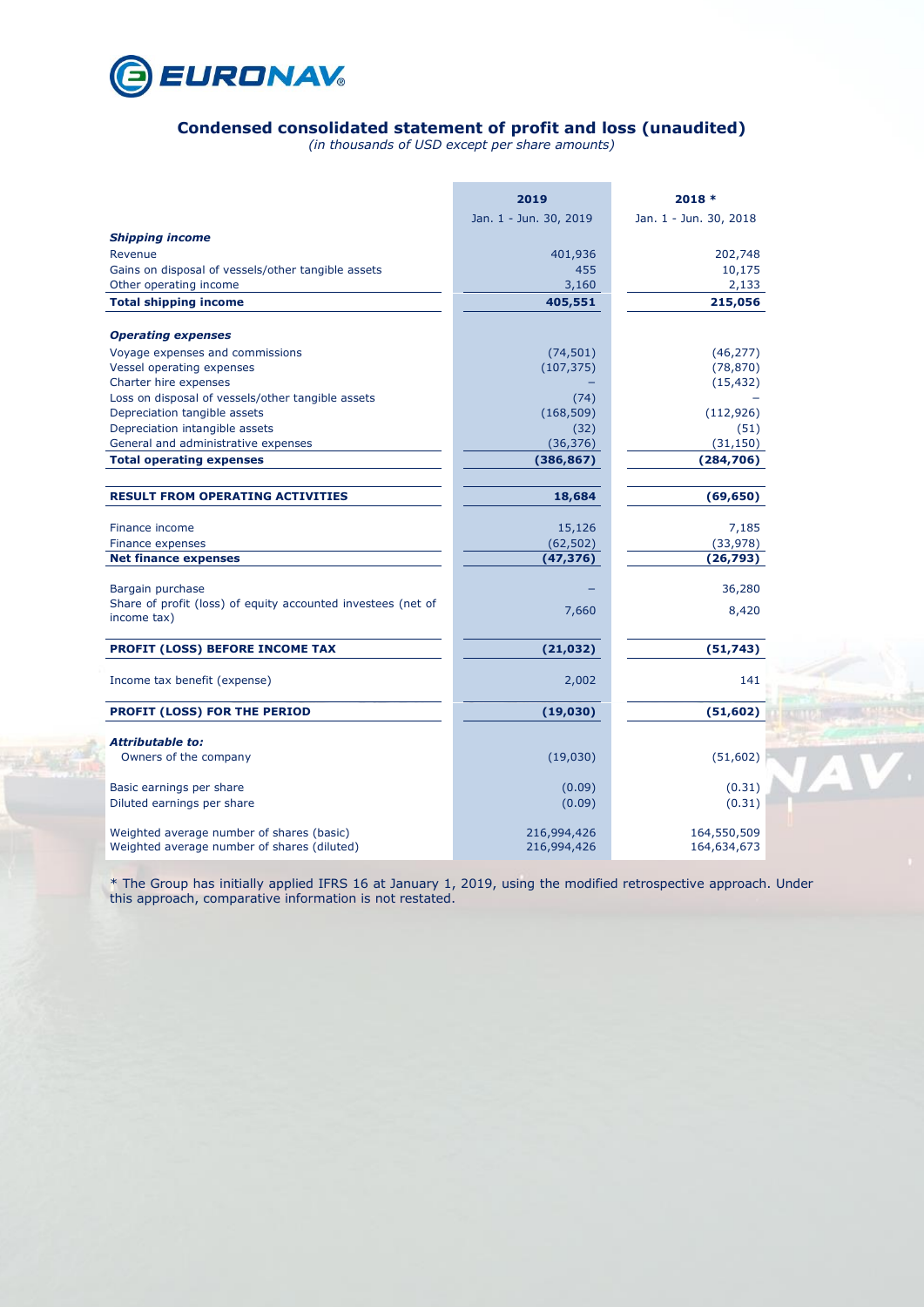

 $\mathbb{A}$ 

## **Condensed consolidated statement of comprehensive income (unaudited)**

*(in thousands of USD)*

| 2019                   | $2018*$                |
|------------------------|------------------------|
| Jan. 1 - Jun. 30, 2019 | Jan. 1 - Jun. 30, 2018 |
| (19,030)               | (51, 602)              |
|                        |                        |
|                        |                        |
|                        |                        |
| (35)                   | (44)                   |
| (5,093)                | (201)                  |
| (1,034)                | (160)                  |
| (6, 162)               | (405)                  |
|                        |                        |
| (25, 192)              | (52,007)               |
| (25, 192)              | (52,007)               |
|                        |                        |

\* The Group has initially applied IFRS 16 at January 1, 2019, using the modified retrospective approach. Under this approach, comparative information is not restated.

EZ1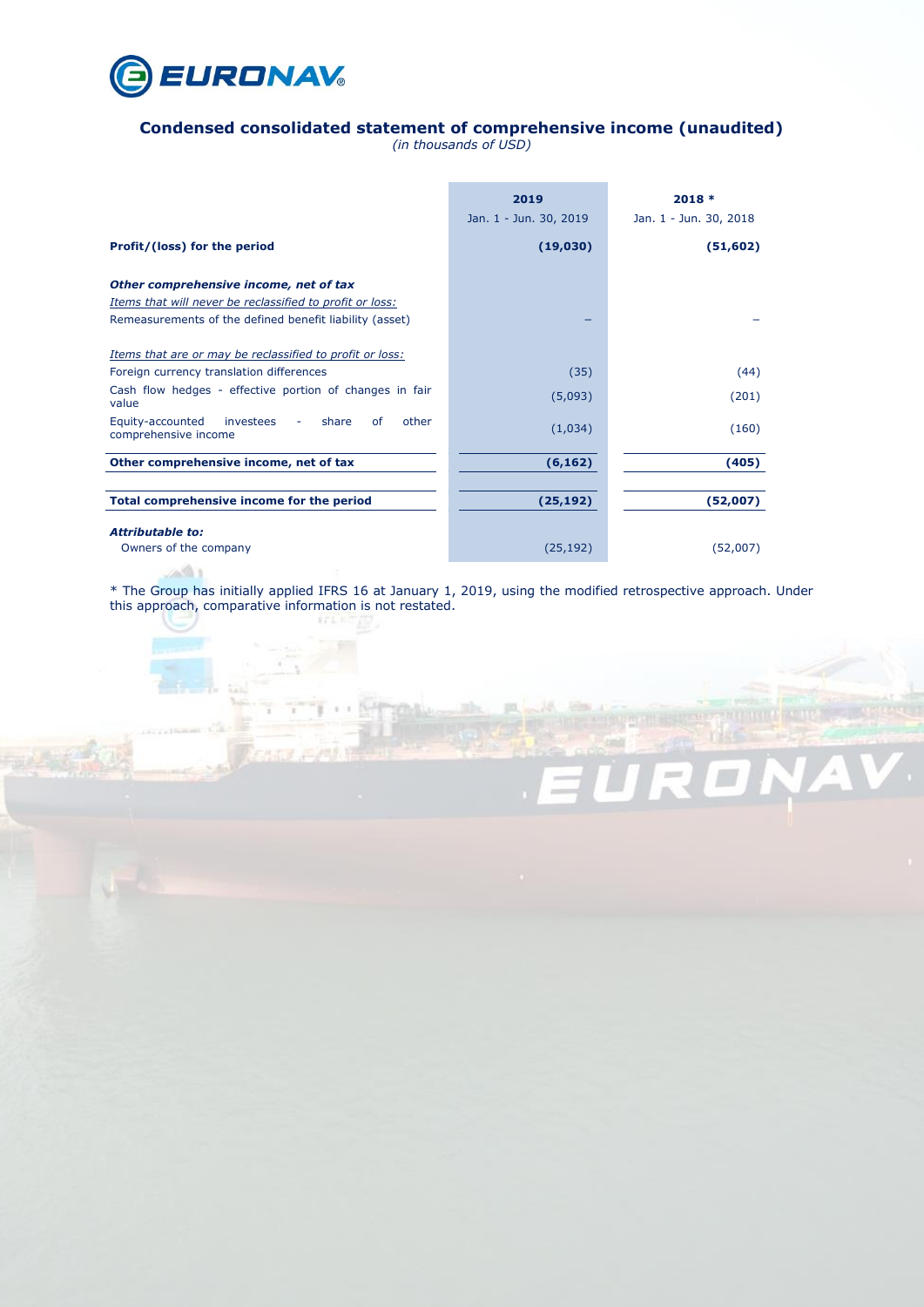

#### **Condensed consolidated statement of changes in equity (unaudited)**

**NAV.** 

|                                                                   |                         |                          | (in thousands of USD)         |                              |                               |                      |                        |  |
|-------------------------------------------------------------------|-------------------------|--------------------------|-------------------------------|------------------------------|-------------------------------|----------------------|------------------------|--|
|                                                                   | <b>Share</b><br>capital | <b>Share</b><br>premium  | <b>Translation</b><br>reserve | Hedging<br>reserve           | <b>Treasury</b><br>shares     | Retained<br>earnings | <b>Total</b><br>equity |  |
| <b>Balance at January 1, 2018</b>                                 | 173,046                 | 1,215,227                | 568                           |                              | (16, 102)                     | 473,621              | 1,846,360              |  |
| Adjustment on initial application of IFRS 15 (net of tax)         |                         |                          | $\overline{\phantom{m}}$      | $\overline{\phantom{0}}$     |                               | (1,729)              | (1,729)                |  |
| Adjustment on initial application of IFRS 9 (net of tax)          |                         |                          |                               |                              |                               | (16)                 | (16)                   |  |
| Balance at January 1, 2018 adjusted *                             | 173,046                 | 1,215,227                | 568                           |                              | (16, 102)                     | 471,876              | 1,844,615              |  |
| Profit (loss) for the period                                      |                         | $\overline{\phantom{0}}$ | $\overline{\phantom{0}}$      |                              | $\overline{\phantom{0}}$      | (51,602)             | (51, 602)              |  |
| Total other comprehensive income                                  | ۰                       | -                        | (44)                          | (201)                        | -                             | (160)                | (405)                  |  |
| <b>Total comprehensive income</b>                                 |                         |                          | (44)                          | (201)                        | -                             | (51, 762)            | (52,007)               |  |
| <b>Transactions with owners of the company</b>                    |                         |                          |                               |                              |                               |                      |                        |  |
| Issue of ordinary shares                                          |                         | 487,322                  |                               |                              |                               |                      | 487,322                |  |
| Issue and conversion perpetual convertible preferred equity       | 66,102                  |                          |                               |                              |                               |                      | 66,102                 |  |
| Dividends to equity holders<br>Equity-settled share-based payment | ÷,<br>÷                 | ÷                        | -<br>$\overline{\phantom{0}}$ |                              | $\overline{\phantom{0}}$<br>÷ | (9,489)<br>37        | (9,489)<br>37          |  |
| <b>Total transactions with owners</b>                             | 66,102                  | 487,322                  | $\qquad \qquad \blacksquare$  | $\qquad \qquad \blacksquare$ | -                             | (9, 452)             | 543,972                |  |
|                                                                   |                         |                          |                               |                              |                               |                      |                        |  |
| Balance at June 30, 2018                                          | 239,148                 | 1,702,549                | 524                           | (201)                        | (16, 102)                     | 410,662              | 2,336,580              |  |
|                                                                   |                         |                          |                               |                              |                               |                      |                        |  |
|                                                                   | <b>Share</b><br>capital | <b>Share</b><br>premium  | <b>Translation</b><br>reserve | Hedging<br>reserve           | <b>Treasury</b><br>shares     | Retained<br>earnings | <b>Total</b><br>equity |  |
| Balance at January 1, 2019 **                                     | 239,148                 | 1,702,549                | 411                           | (2,698)                      | (14, 651)                     | 335,764              | 2,260,523              |  |
| Profit (loss) for the period                                      |                         |                          | $\qquad \qquad -$             |                              | -                             | (19,030)             | (19,030)               |  |
| Total other comprehensive income                                  |                         |                          | (35)                          | (5,093)                      |                               | (1,034)              | (6, 162)               |  |
| <b>Total comprehensive income</b>                                 |                         |                          | (35)                          | (5,093)                      |                               | (20, 064)            | (25, 192)              |  |
| <b>Transactions with owners of the company</b>                    |                         |                          |                               |                              |                               |                      |                        |  |
| Dividends to equity holders                                       |                         |                          |                               |                              |                               | (12,999)             | (12,999)               |  |
| <b>Treasury shares</b>                                            |                         |                          |                               |                              | (26, 995)                     |                      | (26, 995)              |  |
| <b>Total transactions with owners</b>                             | -                       | $\overline{\phantom{0}}$ | $\overline{\phantom{0}}$      | -                            | (26, 995)                     | (12,999)             | (39, 994)              |  |
|                                                                   |                         |                          |                               |                              |                               |                      |                        |  |
| Balance at June 30, 2019                                          | 239,148                 | 1,702,549                | 376                           | (7, 791)                     | (41, 646)                     | 302,701              | 2,195,337              |  |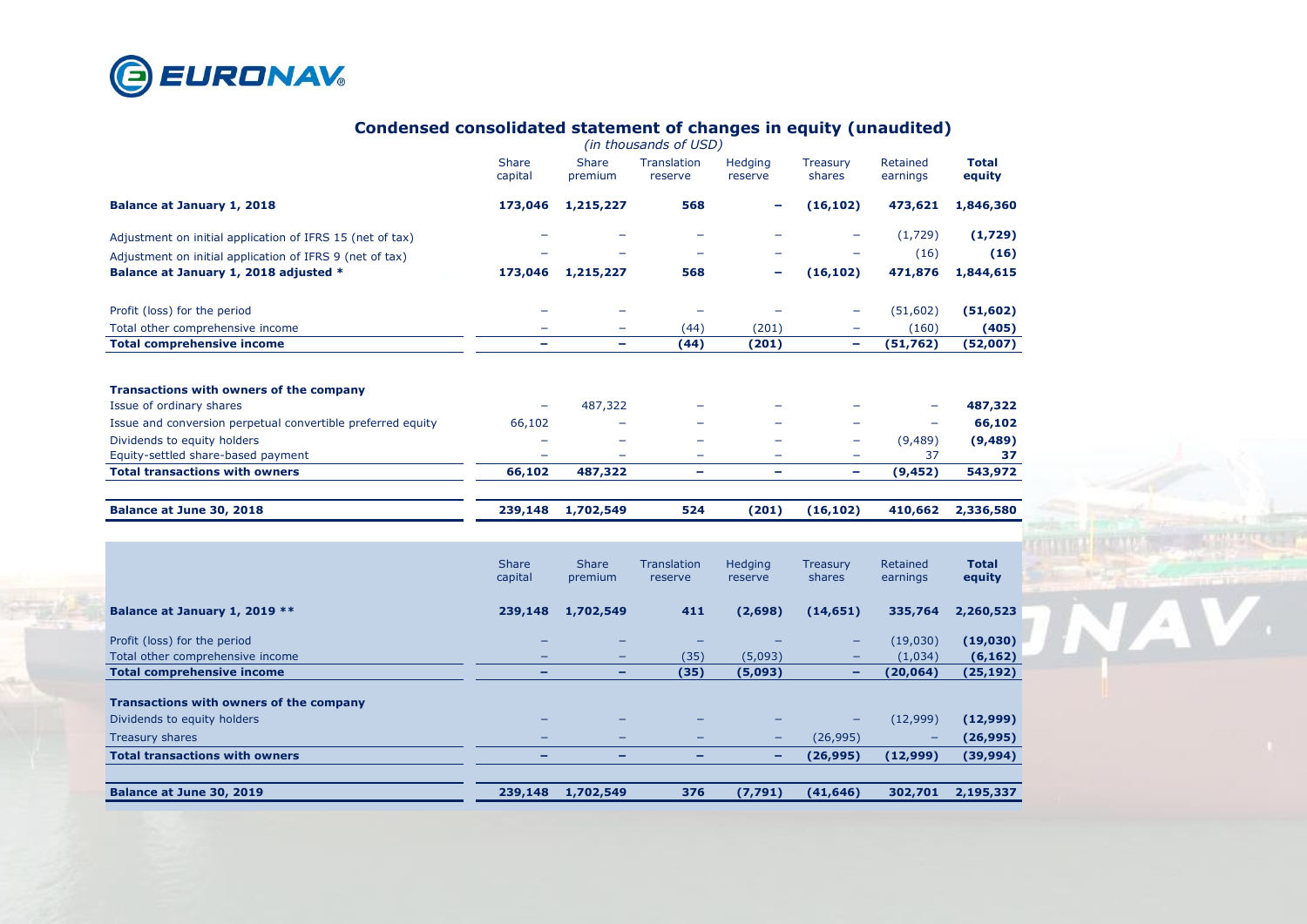

**Carolinaces** C.B.

水泥湖 运动线

*\** The Group has initially applied IFRS 15 and IFRS 9 at January 1, 2018. Under the transition methods chosen, comparative information is not restated but the opening balance of 2018 has been adjusted following the application of IFRS 15 on Revenue Recognition and IFRS 9 on Financial Instruments.

\*\* The Group has initially applied IFRS 16 at January 1, 2019, using the modified retrospective approach. Under this approach, comparative information is not restated.

URONA